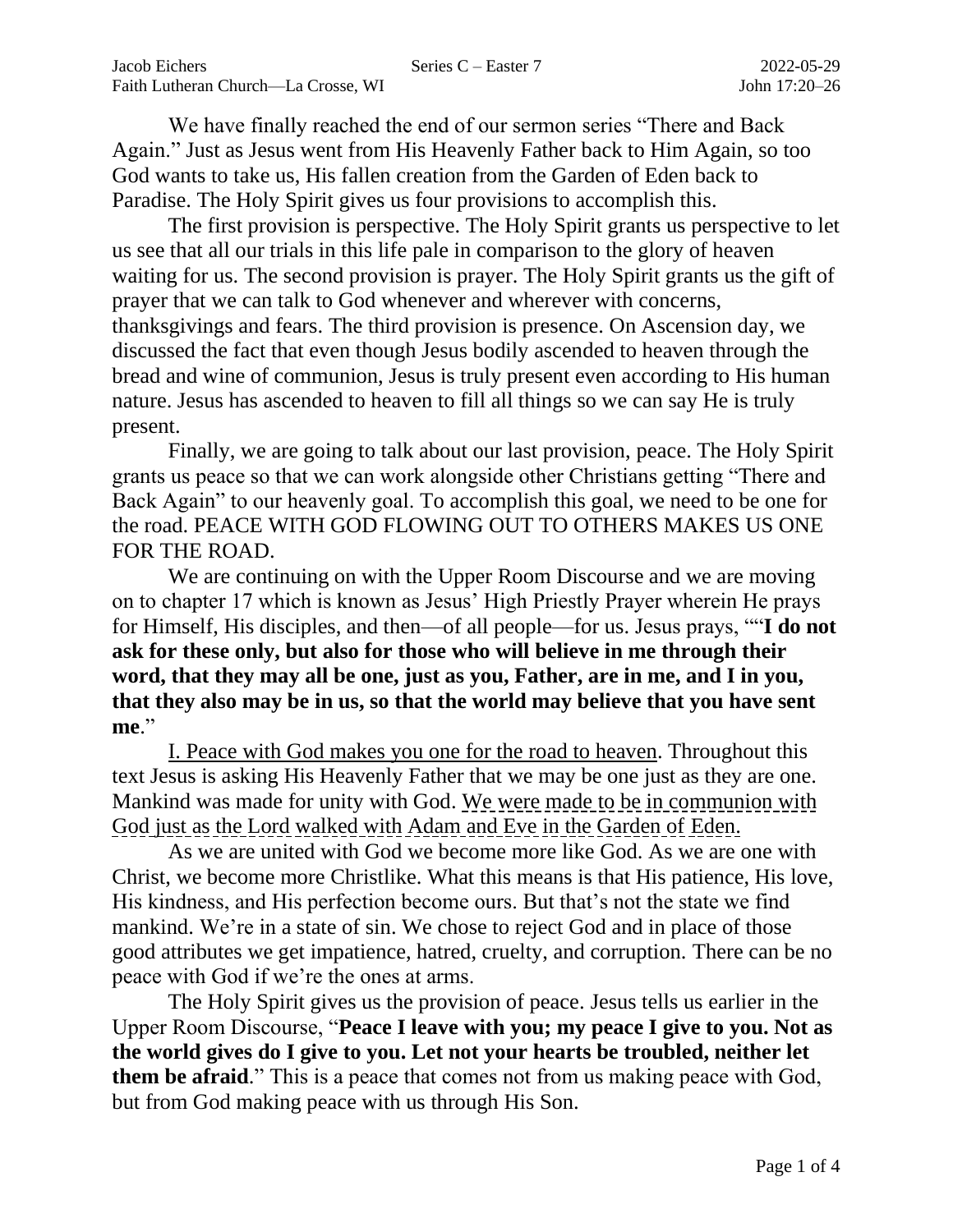Jesus says, "**I made known to them your name, and I will continue to make it known, that the love with which you have loved me may be in them, and I in them.**"" We have peace with God because Jesus showed us the Father's love. He lived a perfect life and paid the penalty for our sins. We have peace because Jesus came to us and made Himself one with us through baptism and continues to unite Himself to us through the Lord's Supper. Our peace flows from sins forgiven and that makes us one with God so we can journey on the road to heaven to be with Jesus where He is and behold His glory.

And from peace with God flows peace with others. II. Peace with other Christians makes us one for the road to heaven. The Peace the Holy Spirit gives us flows out to our fellow Christians. And through this peace of God, we are one for the road to heaven.

When Jesus talks about "they" and "them" in this text, He is talking about His Church. When I think of this passage, I can't help but think of a children's walking rope. You remember something like this? Perhaps your child or grandchild used it in preschool or daycare. The idea is that each child holds onto a loop and the teacher leads the line of children so they can get to their destination. This is most useful for crowded places like a museum.

The advantage of this rope is that the children are essentially one unit. If the teacher leads the children through a crowd, all of them are to follow. If a stranger tries to cut his way through the crowd, he's going to trip on the rope.

The Church are those who are united by the Spirit and led by Christ to heaven. In this analogy, the Holy Spirit is the rope who has His hold on us through His Word and Sacraments, and Jesus is our teacher leading us through the crowd which has its own temptations and distractions. Christ as our leader is how we get there and back again to paradise.

And this is how the Church can be at peace—one with God and one with another—it is through the Word and Sacraments. We are united when the Holy Spirit blesses our reading, marking, and inwardly digesting of Holy Scripture. The Holy Spirit unites us when we join together to partake of Christ's body and blood under bread and wine in the Sacrament of Holy Communion. The Holy Spirit unites us when we live out our baptisms by turning from sin and believing we are children of God purchased by Christ's blood.

Of course, the reality is not that simple. What do preschoolers do? They let go of the rope and wander off to the butterfly exhibit. They bend over to pick a dandelion. They start yanking the rope and cause their classmates to fall over. Rarely are they one for the road. Seldom would you say a gaggle of preschoolers is peaceful. Can't we say the same of the Christian Church?

We can say that the Church at large is a mess. Sometimes it's due to our human sinfulness causing disagreements over relatively silly things like the color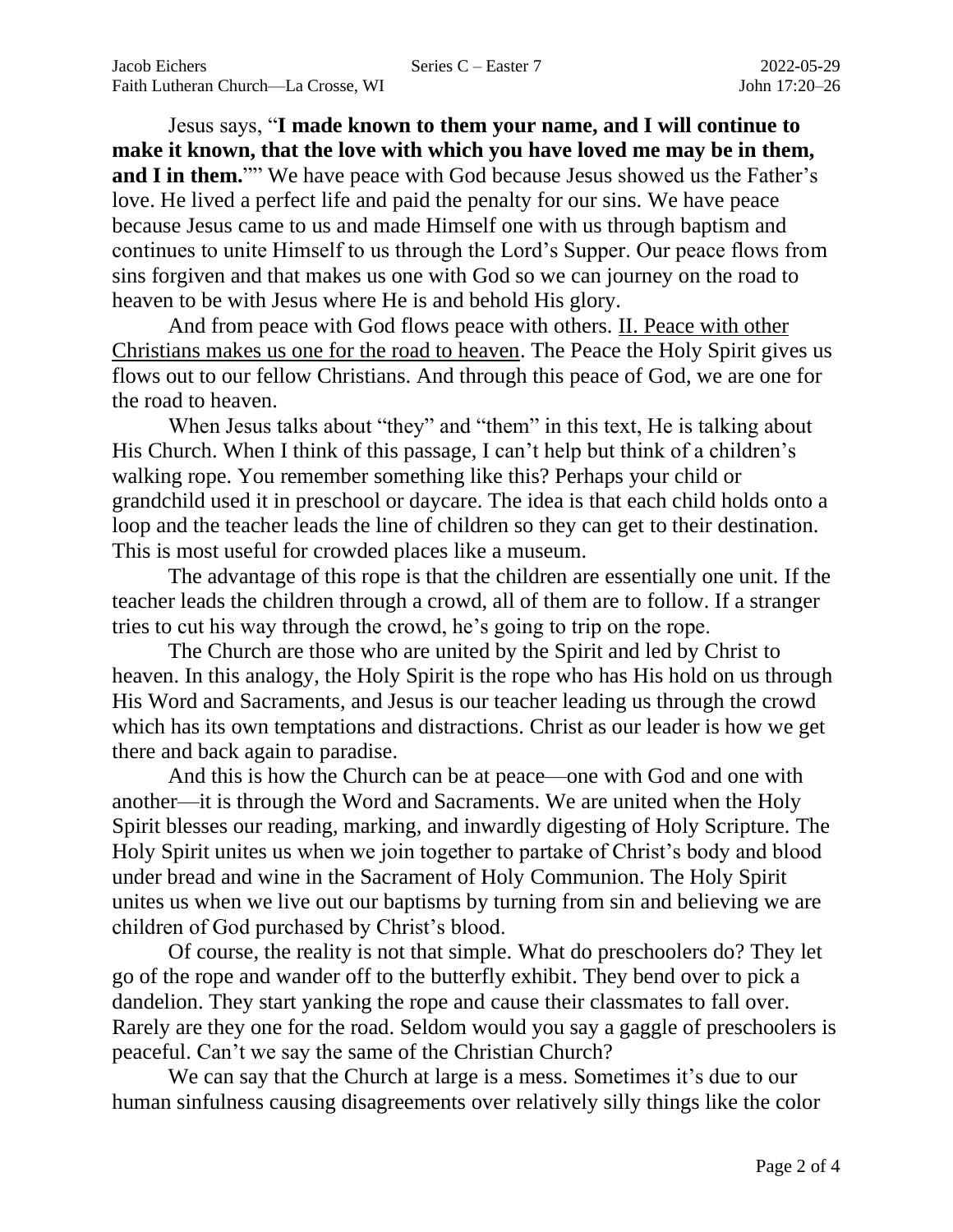of carpet. Sometimes new churches start for sinful reasons: because one party refused to turn from sin and would rather start a new congregation. Look at your own life and if you ever caused strife in the Church over something silly or because you refused to turn from sin, repent and receive forgiveness from Christ who wishes we all are one just as the Trinity is one.

But there are serious issues that warrant divisions in the Church at large. Just as it is a serious thing if a preschooler lets go of the walking rope to wander off into the crowd, there are many ways church bodies have wandered off into the crowd. Some have compromised Biblical teachings on sexuality, others on the teaching of being saved by grace alone. Still others want to make the Baptism and the Lord's Supper something we do for God rather than something God does for us.

It's sad there is disunity and strife in the Christian Church, but the way of peace is found in following the Teacher. All we can do is follow the teachings of the Bible and lovingly call out to the other Christians who have strayed from the way of true unity and peace with God. Of course, that doesn't mean LCMS Lutherans are the only ones going to heaven, but the point is that in as far as we compromise doctrine, we run the risk of abandoning God, losing peace, and forfeiting salvation.

But when the Holy Spirit has His way with us to bring unity with God and the Church, III. Peace makes us one for the road, and the world sees it. The Holy Spirit grants us this unity and peace so we can be one for the road to heaven, and so that others can see it and join us!

If you're in a museum you can see a preschool on a field trip a mile away. Why? Because they're all holding onto that rope and usually, they're all wearing the same t-shirt! It makes you wonder where they're all headed, maybe the museum is having a special program in one of the activity rooms. Maybe they know about a new exhibit that opens today. Have you ever wanted to follow them and see where they went?

Throughout Jesus' High Priestly Prayer, His concern is that the Church could be one "…**so that the world may believe that [the Father] has sent [Him]**." The Holy Spirit gives us the provision of peace not only for ourselves, but for others. That's God's rescue plan to get a fallen world that went from the Garden of Eden back to paradise.

This happens one soul at a time. There are extra loops on the rope that others can hold onto. If the line of children holding onto the rope had extra loops and you just grabbed onto one of them, the kids would look at you funny and the teacher would ask what you're doing. However, in Christ's Church, everyone is welcome. There's a loop for your neighbor next door. There's a loop for your cousin who left